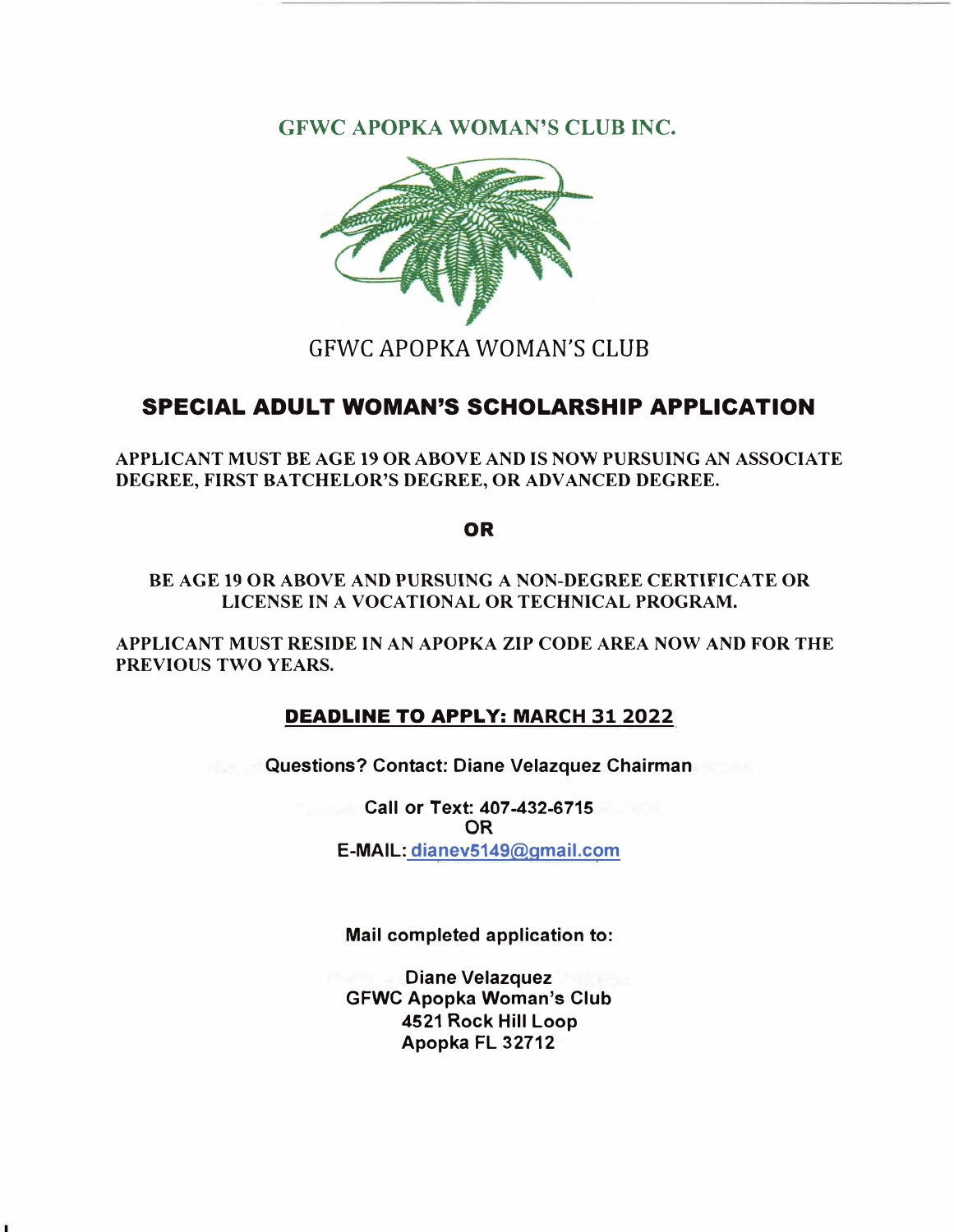### APOPKA WOMAN'S CLUB SPECIAL ADULT WOMAN'S SCHOLARSHIP APPLICATION

| How long at this address_____________                                            |                                |  |
|----------------------------------------------------------------------------------|--------------------------------|--|
| Home Phone: _____________________________Cell Phone: ___________________________ |                                |  |
| School: ___________________________Employer________________________              |                                |  |
| Level of Education _______________ Job Title: __________________                 |                                |  |
| Marital Status______________                                                     | Number of Children             |  |
| Husband's Name                                                                   | Husband's Occupation: ________ |  |

G.P.A if planning to attend college:

What colleges/universities/occupational institution have you applied to?

Have you been accepted?

Please attach three letters of recommendation. References may not be from a relative.

- a. One must be an academic or employment reference,
- b. One must be from a non-school related individual.
- c. One from applicant's choice.